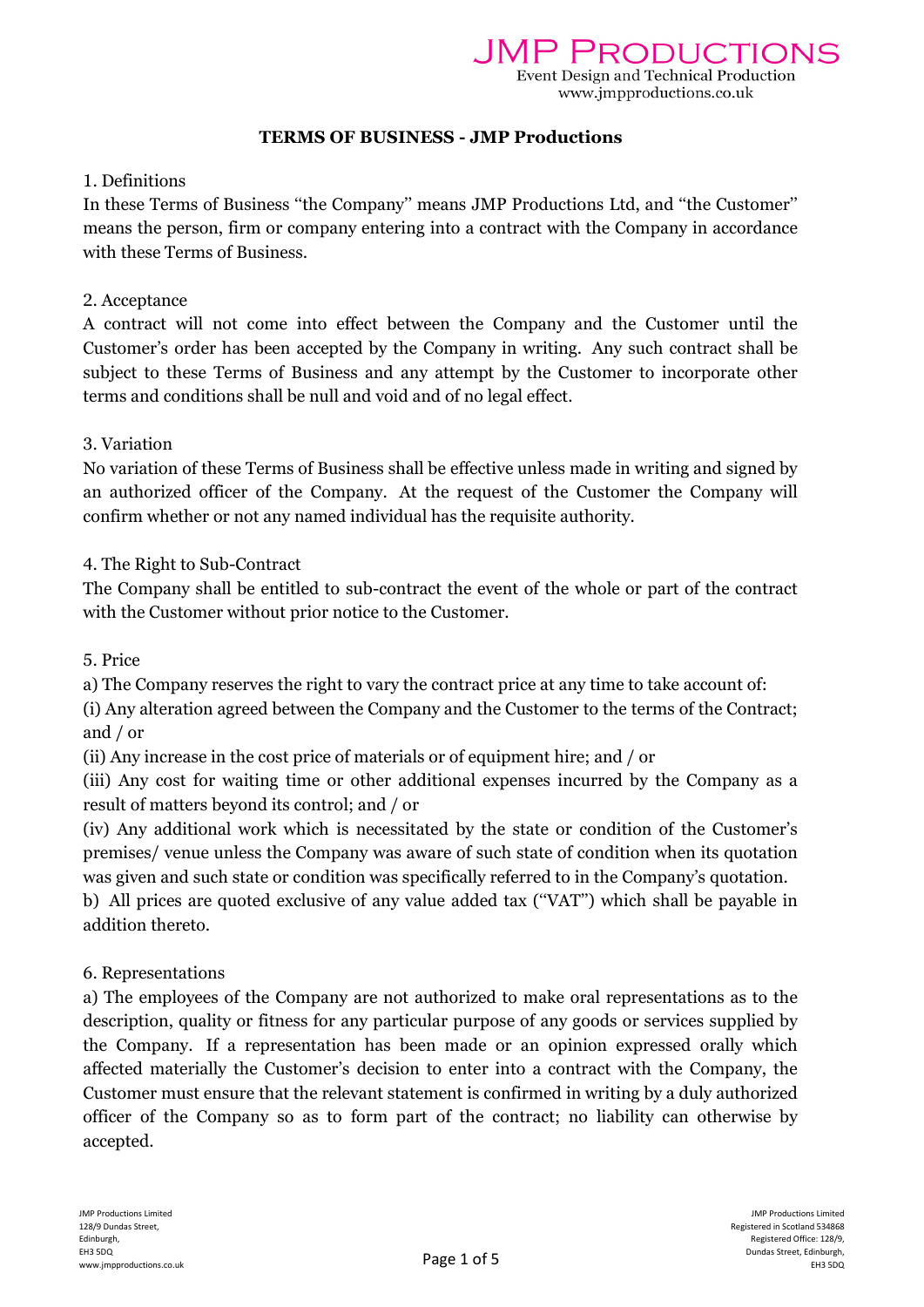JMP PRODUCTIONS

Event Design and Technical Production www.jmpproductions.co.uk

b) All descriptions and other information contained in the Company's sales literature, advertisements and quotations are based on information received from the Company's suppliers and the Company cannot accept any liability in respect thereof.

### 7. Designs

a) Designs, drawings and the like contained in the Company's quotations or otherwise, must be regarded as illustrative only. The Customer's attention is drawn to the conditions set out on the Company's drawings and quotations. The Customer must satisfy itself that the goods and / or services to be provided by the Company are fit for the Customer's purposes.

b) Where the Company has undertaken to offer a design service, the drawings shall remain the property of the Company until a contract of sale is made between the Company and the Customer or an agreed fee has been paid in full to the Company.

### 8. Warranties and Liability

a) The Company warrants to the Customer that it will provide the services referred to in the contract using reasonable care and skill. Where the Company supplies any goods supplied by a third party, the Company does not give any warranty, guarantee or other term as to their quality, fitness for purposes or otherwise but shall, where possible, assign to the Customer the benefit of any warranty, guarantee or indemnity given by the person supplying the goods to the Company.

b) The Company shall have no liability to the Customer for any loss, damage, costs, expenses, or other claims for compensation arising from any documents, materials, data or other information supplied by the Customer which are incomplete, incorrect, inaccurate, illegible, out of sequence or in the wrong form, or arising from their late arrival or non-arrival, or any other fault of the Customer. c) Except in respect of death or personal injury caused by the Company's negligence, or as expressly provided in these Terms of Business, the Company shall not be liable to the Customer by reason of any representation (unless fraudulent), or any implied warranty, condition or other term, or any duty at common law, or under the express terms of the contract for any losses which are not reasonably foreseeable on acceptance of the Customer's order or for any loss of profit or any indirect, special, economic or consequential loss, damage, costs, expenses or other claims (whether caused by negligence of the Company, its servants or agents or otherwise) which arise out of or in connection with the provision of the goods and / or services under the contract and their use by the Customer.

d) In any event the Company's total liability in contract, tort, negligence or otherwise under or in connection with the contract shall be limited to an amount equal to the amount of the contract price actually received by the Company from the Customer up to the date such liability arose. The contract price has been calculated on the basis that the Company can exclude or limit liability as set out in these Terms of Business. The Customer confirms that it will bear itself (or insure against) any loss for which the Company has excluded or limited liability. However, nothing in the Terms of Business shall exclude or limit the Company's liability to the Customer for death or personal injury resulting from the Company's negligence. e) The Company shall not be liable to the Customer for any loss or damage suffered by the Customer as a result of, or in connection with any claim brought against the Customer by any third party. The Customer shall fully indemnify the Company against all liability (including professional costs) suffered or incurred by the Company as a result of, or in connection with, any third party claim brought against the Company arising out of or in connection with the use by the Customer of the goods and / or services supplied under the contract.

f) The Company shall not be liable to the Customer or be deemed to be in breach of the contract by reason of any delay in performing, or any failure to perform, any of the Company's obligations hereunder if the delay of failure was due to any cause beyond the Company's reasonable control.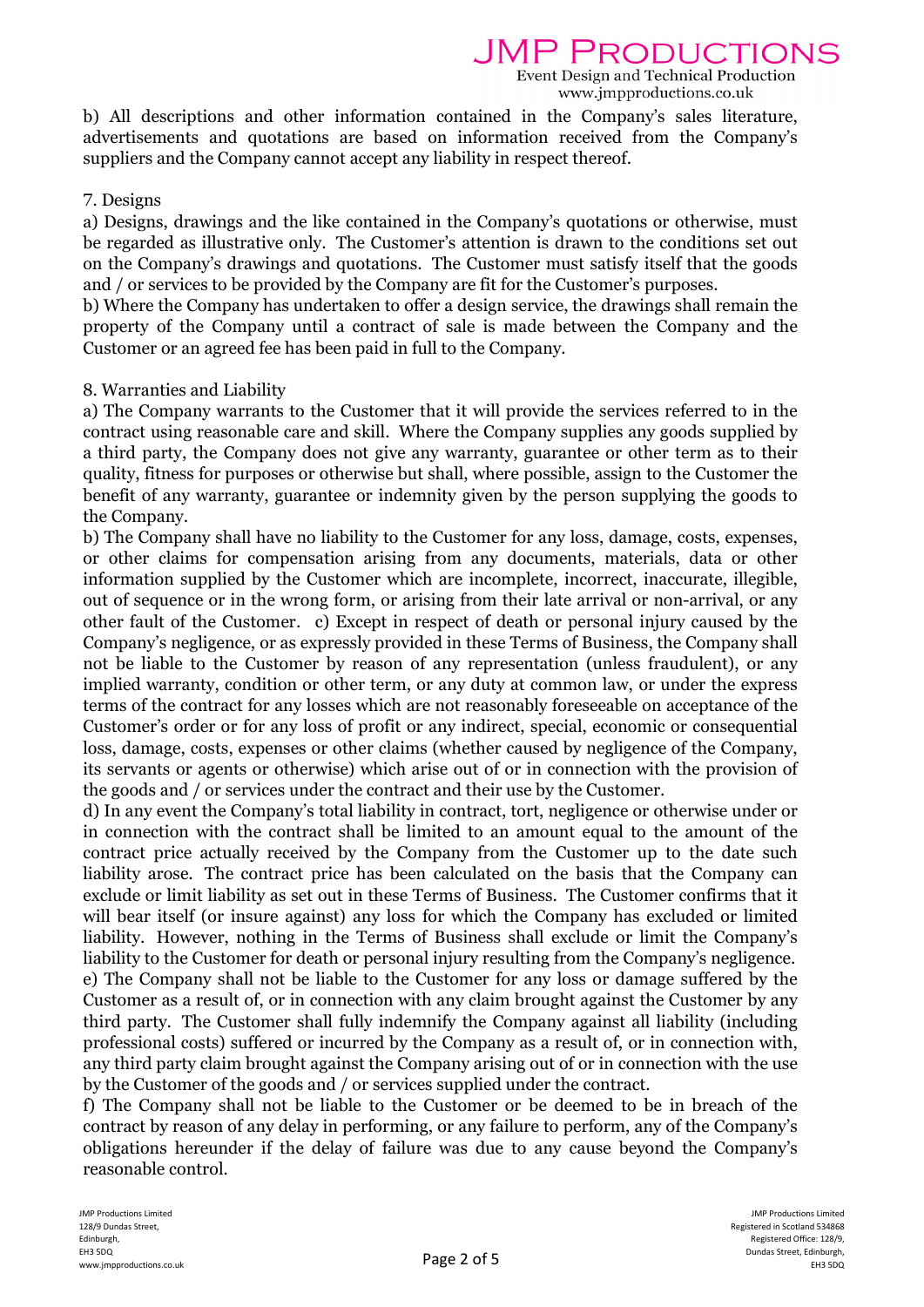## 9. Access

The Customer agrees to provide unimpeded access for the employees and vehicles of the Company, its sub-contractors and carriers on or into the Customer's property/ venue for the purpose of delivering goods to the Customer or for any related purpose. The Company reserves the right to refuse to make delivery if access is dangerous or if the condition of the site is unsuitable for the delivery and storage of the goods.

## 10. Terms of Payment

a) Terms of payment shall be such as may be agreed between the Company and the Customer, but (subject to the provisions of sub-clauses (c) and (d) below) in the absence of any such agreement, a non-refundable deposit of 75% of the quoted price plus VAT, shall be payable not less than 21 days prior to the commencement of event of the contract with the balance payable on or before the expiration of 30 days from the date of invoice. The Company reserves the right to charge interest at the rate of 3% above the base lending rate of Royal Bank of Scotland Plc on invoices more than 30 days overdue for payment from the due date to the date of actual payment. b) In the case of death, permanent incapacity, bankruptcy or insolvency of the Customer or (if the Customer is a limited company) in the case of liquidation or the appointment of a receiver, the outstanding balance of the purchase price of all goods and services invoiced and provided by the Company to the Customer prior to the date of the relevant event shall immediately become due and payable from the Customer to the Company. c) On the happening of any of the events in sub-clause (b) above the Company (in addition and without prejudice to its other rights referred to in this clause) will have the right to cancel every contract made with the Customer and / or to suspend or discontinue delivery of the goods and / or services at the Company's option without prejudice to the Company's right to recover damages for any loss sustained by it.

d) Any discounts agreed by the Company and the Customer shall cease to apply if there is any default by the Customer in performance of its obligations under the Contract. The Customer accepts that in the event of any such default on its part the full amount of the contract price will be payable by it to the Company.

# 11. Cancellation

11.1 This clause applies to the following: where the client (a) cancels the entire event, (b) cancels partial use of the facilities for the event or (c) reduces the duration of the event as a result of which the contracted value is reduced.

11.2 In the event of cancellation of the contract for any reason, the company shall have the right to impose a cancellation charge which shall be calculated as detailed in clause 11.3. In addition, the client will settle any third party charges incurred by the company on behalf of the client.

11.3 Cancelation Clause %

More than 90 working days prior to the event Nil

90 to 60 days prior to the event 50%

60 to 30 days prior to the event 80%

30 days or less prior to the event 100%

11.4 All cancellations must be received in writing from the client and will be deemed to take effect from the date of receipt.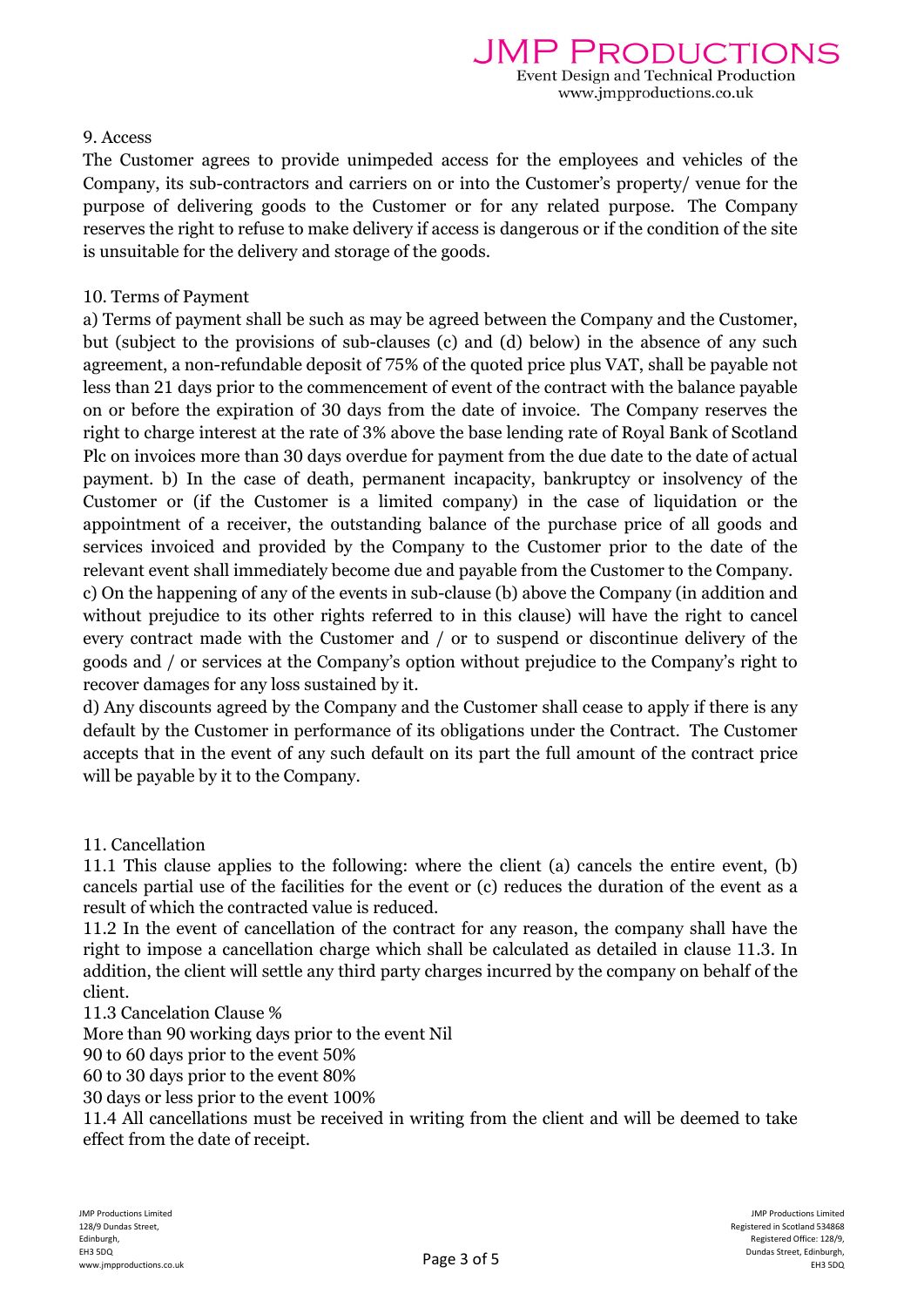11.5 the company reserves the right to cancel the client's booking if there has been a change of more than 40% of the client's original contract. Written notification will be sent to the client.

11.6 Any postponements of confirmed and contracted business will be considered as a cancellation in accordance with the above cancellation clause. However, provided the revised event date is agreed and takes place within 90 days of the original event date, payments received by the company from the client shall form a credit towards the future event.

The client shall, in that eventuality, be liable for any and all costs or expenses incurred by JMP as a direct result of the postponement.

#### 12. Insurance

12.1 The Customer agrees to use best endeavours to ensure that all the Guests at the Event will have separate and adequate insurance cover to protect them and their property against the risk of injury or harm accruing to them as a result of attending the Event. Company shall not be liable in any circumstances for any personal injury or loss of damage to personal property at an Event.

12.2 The Customer shall at all times during the Event or Hire Period maintain adequate insurance in respect of the Equipment at its full replacement value and on a full indemnity basis with a company of good repute

12.3 The Company shall maintain in place throughout the Term reasonable insurance policies to cover its potential liabilities hereunder, with a reputable insurance provider, and shall provide copies of the same to the Customer upon written request.

# 13. Maintenance, Care and Alterations

13.1 The Customer shall:- (a) not remove from, nor cover up, alter or deface any labels, names or proprietary marks on the Equipment, nor damage, interfere with or alter the Equipment, its working mechanisms or any other parts of it and shall take reasonable care of the Equipment and only use it for its proper purpose in a safe and correct manner in accordance with any operating and/or safety instructions provided or supplied to the Hirer; (b) notify the Owner immediately after any breakdown, loss and/or damage to the Equipment; (c) take adequate and proper measures to protect the Equipment from theft, damage and/or other risks; (d) permit the Owner at all reasonable times and upon reasonable notice to inspect, test, adjust, repair or replace the Equipment, including procuring access to any property where the Equipment is situated; (e) be responsible for the conduct and cost of any testing, examinations and/or checks in relation to the Equipment required by any legislation, best practice and/or operating instructions; (f) not do or omit to do anything which the Hirer has been notified will or may be deemed to invalidate any policy of insurance related to the Equipment; (g) not use, nor continue to use any Equipment in an unsafe or unsatisfactory state or environment, or where it has been damaged and will notify the Owner immediately if the Equipment is involved in an accident resulting in damage to the Equipment, other property and/or injury to any person; (h) notify the Owner of any change of its address and upon the Owner's request provide details of the location of the Equipment; and (i) keep the Equipment at all times in its possession and control.

13.2 In the event of severe weather conditions, including but not limited to wind, frost, snow, hail, heavy rain and storms, the Customer will take all necessary action to minimise damage to the Equipment, including but not limited to ensuring that frames, canopies and side panels are